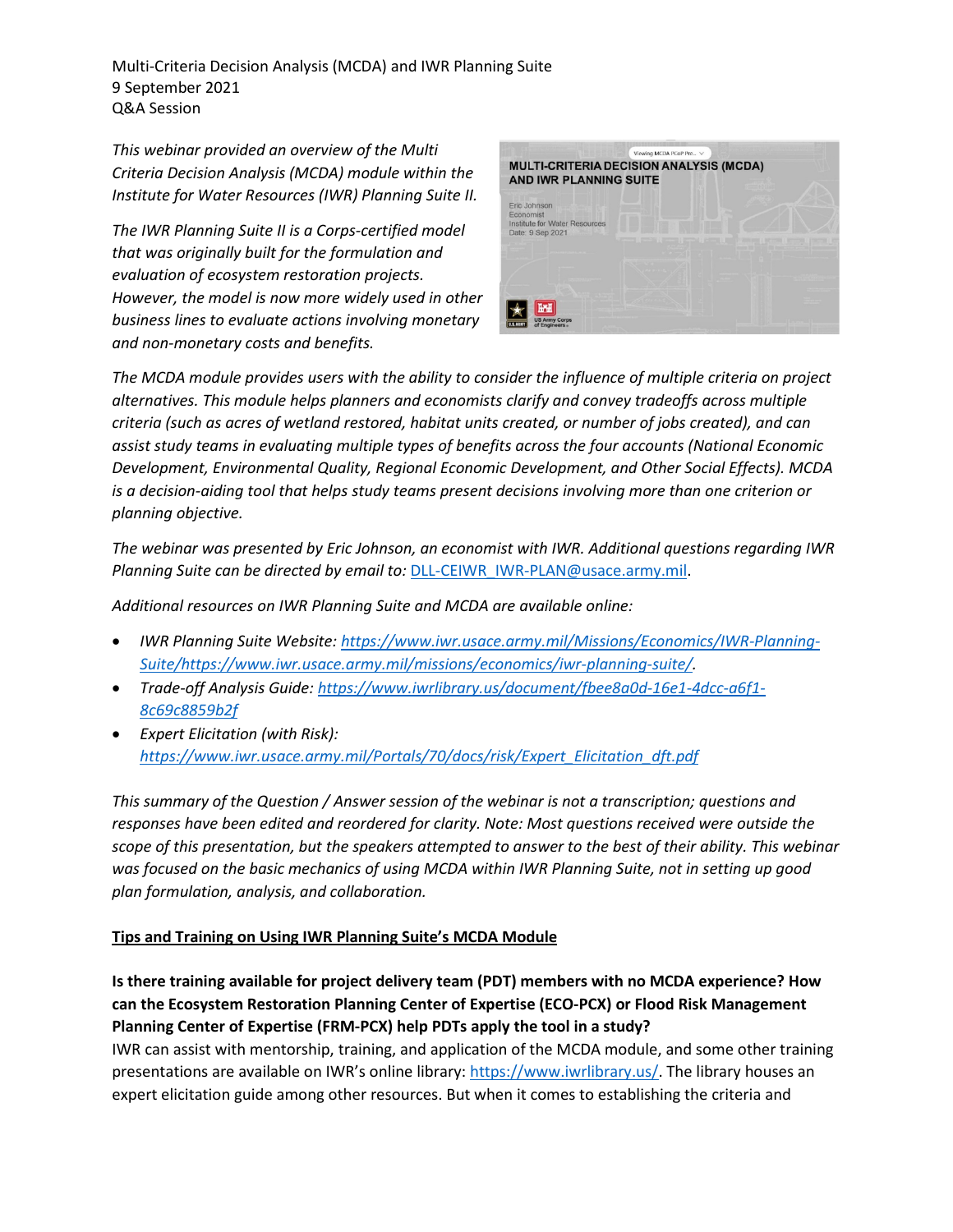weights, engaging the PCXs and the vertical team is critical. They have experience working with teams and vertical communication, and the PCXs will strive towards using consistent practices.

IWR's Collaboration and Public Participation Center of Expertise (CPCX) is another resource for help and training: [https://www.iwr.usace.army.mil/Missions/Collaboration-and-Conflict-Resolution/.](https://www.iwr.usace.army.mil/Missions/Collaboration-and-Conflict-Resolution/) Hunter Merritt is the point of contact for learning more and joining the CPCX email distribution list.

The U.S. Fish and Wildlife Service also offers some training related to MCDA:

- Decision Analysis and Expert Elicitation Training: <https://nctc.fws.gov/feature/story-alc3190.html>
- Collaboration and Conflict Transformation in Multiparty Processes Micro-Learning Videos: <https://nctc.fws.gov/courses/microlearning.html>

# **The MCDA approach is challenging to use in part due to the subjectivity in evaluating qualitative data. How should PDTs avoid this pitfall during policy and technical review?**

The methodology for assigning weights should be coordinated with the PCX and through the MSC and vertical team depending on its application and intent. Engaging the PCXs early in the study on the studyspecific application of the tool will aid vertical team collaboration and ensure PCX buy-in to the approach and formulation with the MCDA tool. A team would also benefit from reviewing the various available training resources.

If the MCDA module is being used for establishing relative "weights" of ecological outputs for the Environmental Quality (EQ) account, involving the ECO-PCX would be helpful in this application. This may require a lower level of coordination. Similarly, a simple screening early on may not require such coordination and involvement. The level of coordination needed depends on the context and problem that teams are informing by using MCDA techniques.

### **Use of the MCDA Module and Approach**

### **How often is the IWR Planning Suite MCDA module being used in current studies?**

The MCDA module is newer and so it hasn't been used extensively. However, IWR believes that at least each MSC has used it at some point. There are no statistics on this because IWR is not informed on which teams are using the module, unless IWR receives an email about the module from the team.

# **Has IWR provided examples of MCDA being used to compare criteria from different accounts (e.g., Regional Economic Development (RED), Other Social Effects (OSE), or EQ), different mission areas, or in different types of studies such as Watershed Assessments?**

There are some current and more recent studies that have used MCDA and IWR may be able to share those. Past examples are limited in their usefulness and faced challenges for many of the reasons mentioned. Some examples simply don't have good materials and documentation to share with a team to help them understand what was done, because the model was used in PDT "churning" activities and MCDA may not have been ultimately used.

The CPCX can also assist study teams in designing a process to establish agreed-upon criteria and weights for MCDA, through a consensus-based process or expert elicitation.